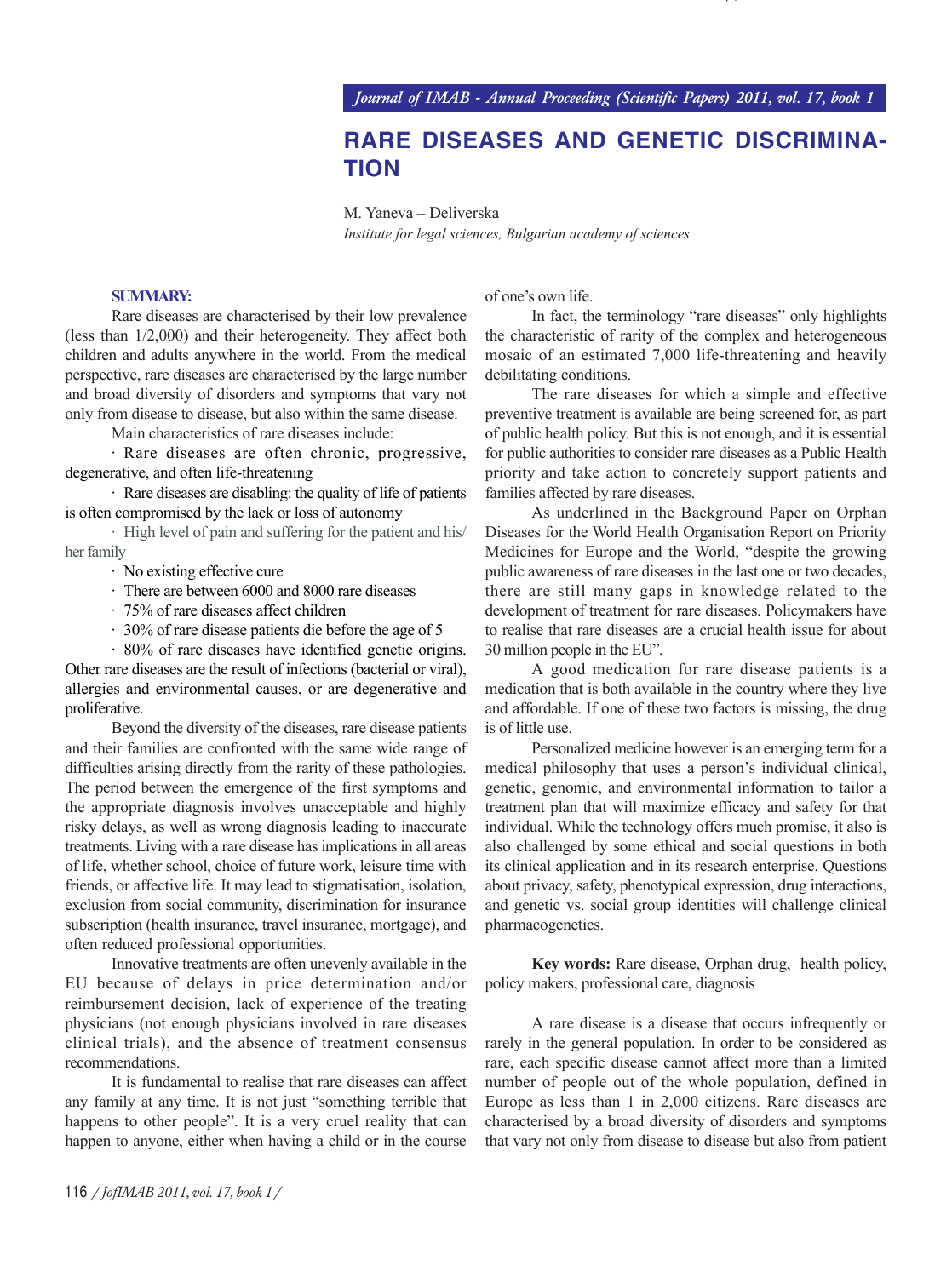to patient suffering from the same disease. Relatively common symptoms can hide underlying rare diseases, leading to misdiagnosis.

From the medical perspective, rare diseases are characterised by the large number and broad diversity of disorders and symptoms that vary not only from disease to disease, but also within the same disease. The same condition can have very different clinical manifestations from one person affected to the other. For many disorders, there is a broad diversity of subtypes of the same disease. It is estimated that between 5.000 and 7.000 distinct rare diseases exist today, affecting patients in their physical capabilities, their mental abilities, in their behaviour and sensorial capacities. Many disabilities can coexist for a given person, and this is defined as a polyhandicap.

Rare diseases also differ widely in terms of severity, but in average the life expectancy of rare disease patients is significantly reduced. The impact on life expectancy varies greatly from one disease to the other; some cause death at birth, many are degenerative or life threatening, whilst others are compatible with a normal life if diagnosed in time and properly managed and/or treated.

80% of rare diseases have identified genetic origins, involving one or several genes or chromosomal abnormalities. They can be inherited or derived from de novo gene mutation or from a chromosomal abnormality. They concern between 3% and 4% of births. Other rare diseases are caused by infections (bacterial or viral), or allergies, or are due to degenerative, proliferative or teratogenic (chemicals, radiations, etc) causes. Some rare diseases are also caused by a combination of genetic and environmental factors.

There is also great diversity in the age at which the first symptoms occur. Symptoms of many rare diseases appear at birth or in childhood, including Infantile Spinal Muscular Atrophy, Neurofibromatosis, Osteogenesis Imperfecta, ect. In some cases, the first symptoms of the disease, such as Neurofibromatosis, may occur in childhood, but this does not prevent much heavier symptoms to occur at a later stage of life. Other rare diseases, such as Huntington disease, Spinocerebellar Ataxias and thyroid cancer are specific to adulthood.

Despite this great diversity, rare diseases have some major common traits. The main characteristics including:

- · Lack of access to correct diagnosis
- · Delay in diagnosis
- · Lack of quality information on the disease
- · Lack of scientific knowledge of the disease
- · Heavy social consequences for patients
- · Lack of appropriate quality healthcare

· Inequities and difficulties in access to treatment and care

Because rare disease patients are a minority, there is a lack of public awareness. These diseases do not represent a public health priority, and little research is performed. The market is so narrow for each disease that the pharmaceutical industry is reticent to invest in research and to develop treatments for rare diseases.

Patients with such conditions deserve the same quality, safety and efficacy in medicinal products as other patients. The European union, had adopted Regulation<sup>1</sup> 141/2000 on orphan medical products. The purpose of this Regulation is to lay down a Community procedure for the designation of medicinal products as orphan medicinal products and to provide incentives for the research, development and placing on the market of designated orphan medicinal products.

Orphan drugs are medicinal products intended for the diagnosis, prevention or treatment of rare diseases. These drugs are called "orphan" because, under normal market conditions, it is not cost-effective for the pharmaceutical industry to develop and market products intended for only a small number of patients suffering from rare conditions. The drugs developed for this unprofitable market would not be financially viable for the patentholding manufacturer. For drug companies, the cost of bringing an orphan medicinal product to the market would not be recovered by the expected sales of the product. For this reason, governments and rare disease patient organisations have emphasised the need for economic incentives to encourage drug companies to develop and market medicines intended for the "orphaned" rare disease patients.

A medicinal product shall be designated as an orphan medicinal product if its sponsor can establish:

a) that it is intended for the diagnosis, prevention or treatment of a life-threatening or chronically debilitating condition affecting not more than five in 10 thousand persons in the Community when the application is made, or that it is intended for the diagnosis, prevention or treatment of a lifethreatening, seriously debilitating or serious and chronic condition in the Community and that without incentives it is unlikely that the marketing of the medicinal product in the Community would generate sufficient return to justify the necessary investment; and

b) that there exists no satisfactory method of diagnosis, prevention or treatment of the condition in question that has been authorised in the Community or, if such method exists, that the medicinal product will be of significant benefit to those affected by that condition.

Experience in the United States of America and Japan shows that the strongest incentive for industry to invest in the development and marketing of orphan medicinal products is where there is a prospect of obtaining market exclusivity for a certain number of years during which part of the investment might be recovered.

Advances in deciphering the human genome have brought hope to millions of people suffering from genetic

<sup>1</sup> Regulation (EC) No 141/2000 of the European Parliament and of the Council of 16 December 1999 on orphan medicinal products, (OJ L 18, 22.1.2000, p. 1–5.)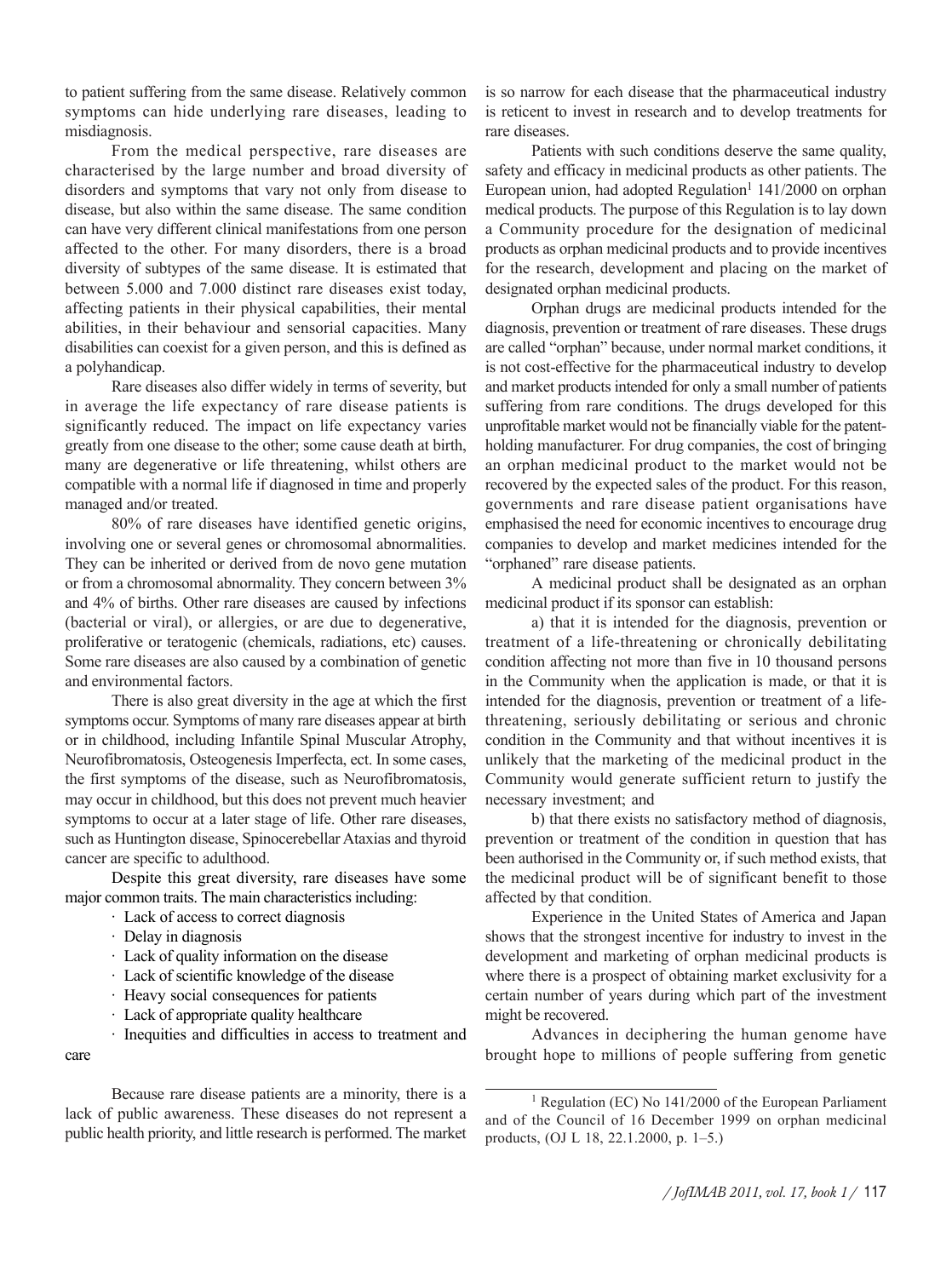diseases, many of which are rare and disabling. However with this renewed hope comes the risk of using genetic information to discriminate against those who have a genetic condition, risk or predisposition.

The US has taken an important decision to explicitly ban this type of discrimination with the recently enacted Genetic Information Anti Discrimination Act (GINA). GINA forbids insurance companies to ask for genetic tests to be performed or to access existing results in order to set premiums or determine eligibility of enrolment. Employers are also prohibited from using genetic information in hiring, firing or promoting employees. The legislation, initiated by the National Organisation for Rare Disorders (NORD), which was under discussion for 13 years, was finally enacted thanks to the relentless advocacy efforts of patient groups such as Genetic Alliance, who managed to convince a large number of senators to back the bill.

GINA not only protects the privacy of each individual but it also encourages them to seek tests which could help diagnose their condition or extend their life expectancy without fear of misuse or discrimination. It will also have a positive effect on research since fear of discrimination will no longer dissuade large numbers of people from participating in clinical trial, speeding up the research and development process for targeted drugs and treatments. This is especially worrying when applied in the workplace and by insurance companies.

In Europe similar but uneven steps are being taken in this direction. The Committee of Ministers of the Council of Europe has adopted an Additional Protocol to the Convention on Human Rights and Biomedicine concerning Genetic Testing for Health Purposes. The purpose of the document is to set legal rules to protect fundamental human rights with regards to the latest advances in genetic testing.

The Protocol addresses the protection of private life and access to information collected though genetic testing. Although, the Protocol does not specifically address genetic testing for employment and insurance purposes, it speaks undoubtedly against any kind of discrimination based on genetic testing by linking all justification of genetic testing to health purposes. In this way, only a direct medical benefit could be cited as justification for the performance of a predictive genetic test.

Although the European Council's Convention and its Protocols are important because they represent an official standard at the European level and serves as a guidelines for Member States, its major weakness is that it is non-binding and not all countries adhere to it. Some countries have not ratified the Convention because they fear it might restrict research possibilities. Moreover, they have not passed specific antidiscrimination legislation.

For example, there are currently no laws banning insurance companies from accessing genetic tests in the UK. However, insurers and the government have agreed on a voluntary five-year ban, which has been extended until 2014. Similar moratoria are in place in Germany and the Netherlands. Under the UK voluntary ban, nobody has to disclose genetic

test results to insurers unless they are buying a policy which will pay out more than J500,000 on life insurance or J300,000 on critical illness insurance, and provided that the test is approved by the Genetics and Insurance Committee. One such test is the one for Huntington Disease, a rare neurological monogenetic disease, which has a high predictability rate.

At the other end of the spectrum are countries like France where insurance companies cannot ask for a test or use information provided by such a test and it is a criminal offence to attempt to obtain or supply test results for any other purpose than medical or scientific purposes. Similar legislation exists in Spain where insurance companies are not allowed to carry out genetic tests on their customers, nor make genetic diagnosis a condition for issuing a policy.

Overall, the rules regarding genetic testing in Europe vary from country to country, and safeguards against discrimination by the insurance industry are less explicit than in the US. The explanation might lie in the differences in health protection systems. Whilst in the US the cost of insurance is carried mostly by employers (mutuality based) in most European countries the burden of insurance is spread out throughout society (solidarity based).

Families and health care workers frequently complain about the extreme difficulty in taking the necessary administrative steps required to receive social benefits. Major and arbitrary disparities exist between countries - and even between regions within the same country - in the allocation of financial aid, income support and reimbursement of medical costs. Usually in Europe, treatment costs incurred are often higher than they are for other diseases because of the rarity of the disease and the limited number of specialised centres. In most cases, a significant proportion of these expenses is born exclusively by the families, thereby generating an additional inequality between rich rare disease patients and poor rare disease patients. Travel costs to specialised centres are high in terms of time off work and financial cost.

In a family where a child has a rare disease, most often one of the parents either completely stops or significantly reduces work remunerated outside home. As a consequence, while expenses increase dramatically, incomes is considerably reduced. In the case of an adult rare disease patient who is well enough to be able to work, the work hours must be adapted to allow for medical visits and appropriate care. In terms of logistics, much remains to be done to ensure real equality between a disabled and a healthy citizen.

For some rare diseases, such as fragile X syndrome and cystic fibrosis, treatment protocols and defined medical, social and educational programmes exist in certain countries, as well as more or less well-targeted screening programmes.

The European Commission has launched a public consultation in view of modernising rules on the transparency of Member States' decisions regarding the pricing and reimbursement of medicines. The consultation invites all interested parties to share their views on the review of Council